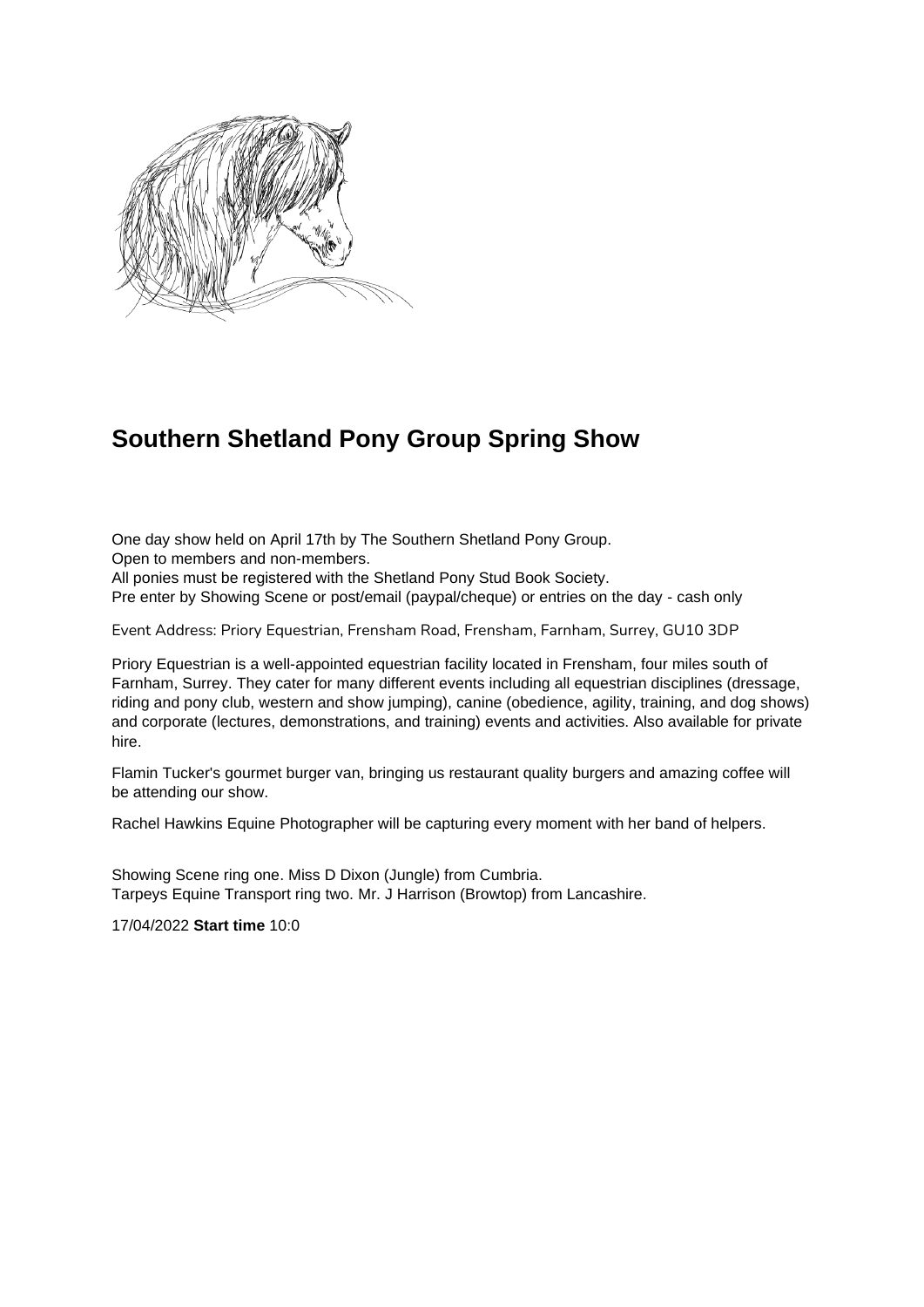## **Miniature Shetland classes**

Ring Name: Showing Scene Ring One **Start 10.00**

Miniature Shetland classes which qualify ponies for Miniature Shetland Championships. Champion and Reserve Champion are eligible for the Supreme Championship.

# **Judge**

Miss Danielle Dixon

| Number Name    |                                                          | Description                                                                                                                                                                                                                                                                                       |
|----------------|----------------------------------------------------------|---------------------------------------------------------------------------------------------------------------------------------------------------------------------------------------------------------------------------------------------------------------------------------------------------|
| 1              | Novice                                                   | Miniature Shetland Any age miniature shetland pony not having won a first prize up to the<br>postal closing date of entries.                                                                                                                                                                      |
|                |                                                          | Snelsmore Stud has kindly offered a best gelding rosette to the highest<br>placed gelding which qualifies you for the Gelding Championship.                                                                                                                                                       |
| $\overline{2}$ | Miniature Shetland<br>Yearling Colt, Filly<br>or Gelding | Miniature shetland yearling open to colt, filly, or gelding                                                                                                                                                                                                                                       |
|                |                                                          | Snelsmore Stud has kindly offered a best gelding rosette to the highest<br>placed gelding which qualifies you for the Gelding Championship.                                                                                                                                                       |
| 3              | Miniature Shetland<br>Newcomers                          | This is open to exhibitors who have been showing or breeding shetland<br>ponies for less than three years. Ponies must be the property of, and<br>transferred into the exhibitor's ownership, or a member of their<br>immediate family. Please enter this class in the spirit it is intended for. |
|                |                                                          | Snelsmore Stud has kindly offered a best gelding rosette to the highest<br>placed gelding which qualifies you for the Gelding Championship.                                                                                                                                                       |
| 4              | Two- & Three-<br>year-old                                | Miniature Shetland   Miniature two- & three-year-old open to colt, filly, or gelding.                                                                                                                                                                                                             |
|                |                                                          | Special rosette for highest place two-year-old in this class.                                                                                                                                                                                                                                     |
|                |                                                          | Snelsmore Stud has kindly offered a best gelding rosette to the highest<br>placed gelding, which qualifies you for the Gelding Championship.                                                                                                                                                      |
| 5              | Intermediate                                             | Miniature Shetland   Miniature male/female four to six years of age.                                                                                                                                                                                                                              |
|                |                                                          | Snelsmore Stud has kindly offered a best gelding rosette to the highest<br>placed gelding, which qualifies you for the Gelding Championship.                                                                                                                                                      |
| 6              | Gelding                                                  | Miniature Shetland   Miniature shetland gelding, four years and over.                                                                                                                                                                                                                             |
|                |                                                          | Snelsmore Stud has kindly offered a best gelding rosette to the highest<br>placed gelding, which qualifies you for the Gelding Championship.                                                                                                                                                      |
| 7              | Mare                                                     | Miniature Shetland Miniature shetland mare, four years and over.                                                                                                                                                                                                                                  |
|                |                                                          | The Downs Shetland Pony Group has kindly sponsored this class.                                                                                                                                                                                                                                    |
| 8              | Stallion                                                 | Miniature Shetland   Miniature shetland stallion four years and over                                                                                                                                                                                                                              |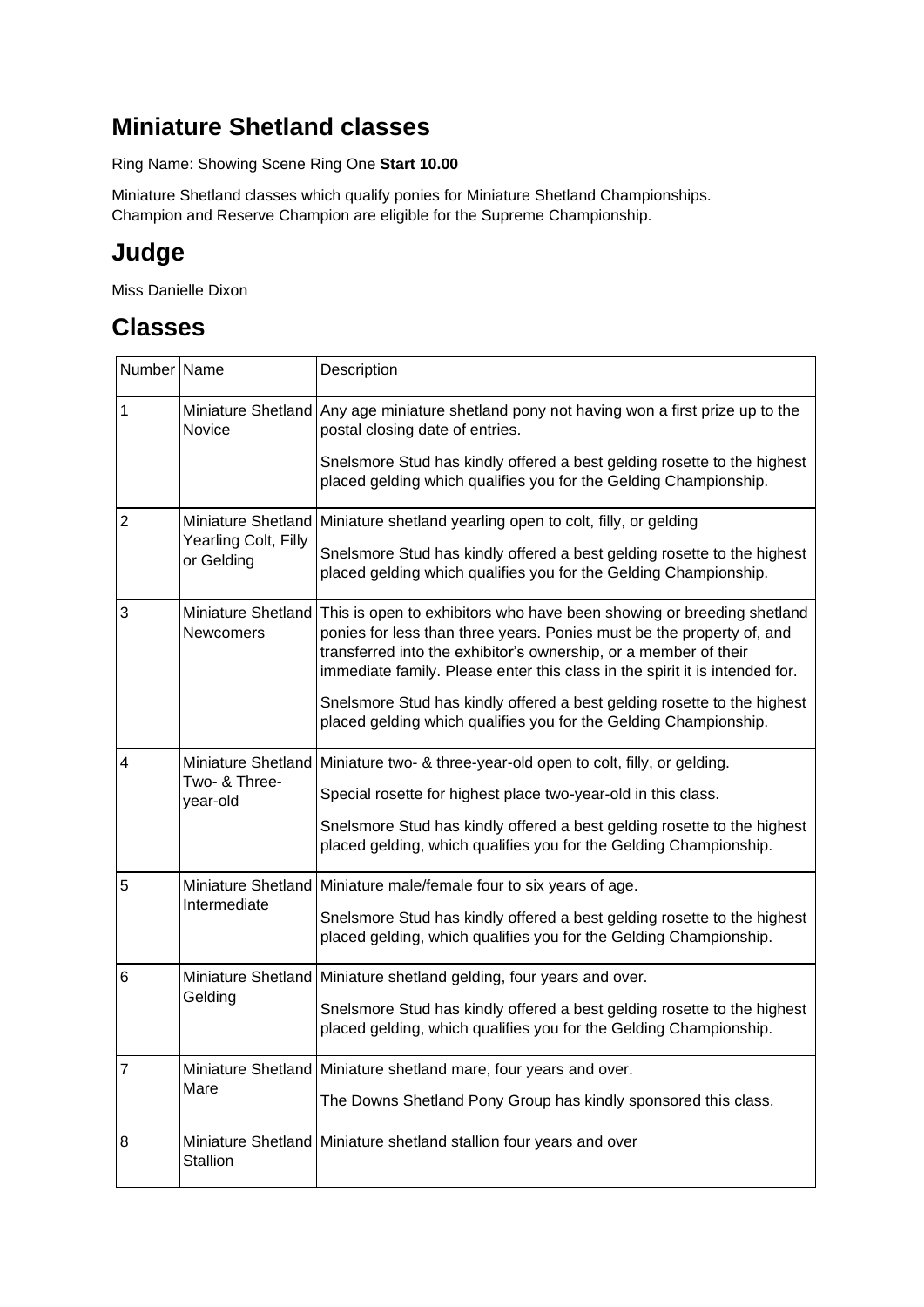|  | Tracey Basta has kindly presented a stallion bridle disc for the winner<br>of this class. For more information, please visit her website.<br>www.equinebridlediscs.co.uk |
|--|--------------------------------------------------------------------------------------------------------------------------------------------------------------------------|
|  |                                                                                                                                                                          |

# **Sunnystone Stud classes**

Ring Name: Showing Scene Ring To follow Miniature classes

Open classes for miniature and standard shetlands any age and sex Champion and Reserve Champion are eligible for the Supreme Championship

## **Judge**

Miss Danielle Dixon

| Number Name |                                   | Description                                                                                                                                                                                         |
|-------------|-----------------------------------|-----------------------------------------------------------------------------------------------------------------------------------------------------------------------------------------------------|
| 9           | <b>Owner Bred</b><br>Shetland     | Standard or Miniature shetland bred by their owner, open to any age and<br>sex.                                                                                                                     |
|             |                                   | MHCGB Hampshire Area Miniature Horse and Shetland show has kindly<br>offered the best gelding rosette, which qualifies you for the Gelding<br>Championship.                                         |
| 10          | Open Solid<br>Colour<br>Shetland  | Solid colour standard or miniature shetland including black, open to any<br>age and sex.                                                                                                            |
|             |                                   | MHCGB Hampshire Area Miniature Horse and Shetland show has kindly<br>offered the best gelding rosette, which qualifies you for the Gelding<br>Championship.                                         |
| 11          | Open Veteran<br>Shetland          | Veteran standard or miniature shetland fifteen-years and over, open to<br>any sex.                                                                                                                  |
|             |                                   | Pat and Peter of Lionheart stud have have kindly donated a special set of<br>rosettes for our Veteran class. A sash for the winner and a rosette for the<br>oldest combination of pony and handler. |
|             |                                   | MHCGB Hampshire Area Miniature Horse and Shetland show has kindly<br>offered the best gelding rosette, which qualifies you for the Gelding<br>Championship.                                         |
| 12          | Open Broken<br>Colour<br>Shetland | Broken coloured standard or miniature shetland, open to any age and<br>sex.                                                                                                                         |
|             |                                   | MHCGB Hampshire Area Miniature Horse and Shetland show has kindly<br>offered the best gelding rosette, which qualifies you for the Gelding<br>Championship.                                         |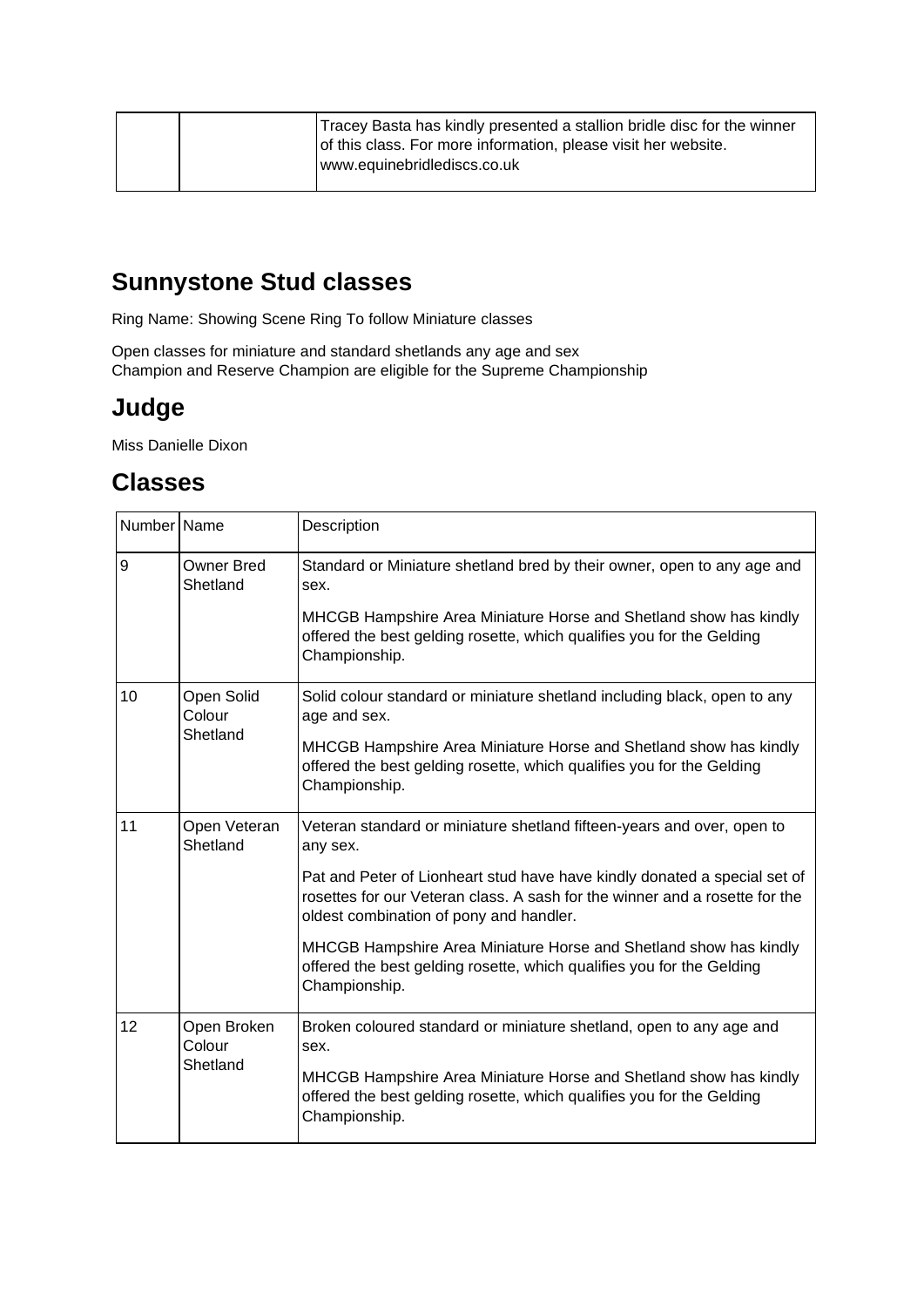# **Standard Shetland classes**

Ring Name: Tarpeys Equine Transport Ring Two **Start time** 10.00

Standard Shetland classes which qualify ponies for the Standard Shetland Championships. Champion and Reserve Champion are eligible for the Supreme Championship.

# **Judge**

Mr. J.S. Harrison

| Number Name |                                                                 | Description                                                                                                                                                                                                                             |
|-------------|-----------------------------------------------------------------|-----------------------------------------------------------------------------------------------------------------------------------------------------------------------------------------------------------------------------------------|
| 13          | <b>Standard Shetland</b><br>Novice                              | Any age Shetland pony not having won a first prize up to the postal<br>closing date of entries.                                                                                                                                         |
|             |                                                                 | Pat and Peter of Lionheart stud have kindly donated a special rosette<br>for the highest placed chestnut pony in this class.                                                                                                            |
|             |                                                                 | This class is kindly sponsored by Andrea Vickery of Stockford<br>Shetlands who has kindly offered a best gelding rosette to the<br>highest placed gelding, which qualifies you for the Gelding<br>Championship.                         |
| 14          | <b>Standard Shetland</b><br>Yearling; Colt, Filly<br>or Gelding | Standard shetland yearling open to colt, filly, or gelding.                                                                                                                                                                             |
|             |                                                                 | Pat and Peter of Lionheart stud have kindly donated a special rosette<br>for the highest placed chestnut pony in this class.                                                                                                            |
|             |                                                                 | This class is kindly sponsored by Andrea Vickery of Stockford<br>shetlands who has kindly offered a best gelding rosette to the highest<br>placed gelding, which qualifies you for the Gelding Championship.                            |
| 15          | <b>Standard Shetland</b><br><b>Newcomers</b>                    | This is open to exhibitors who have been showing or breeding<br>shetland ponies for less than three years. Ponies must be the<br>property of, and transferred into the exhibitor's ownership, or a<br>member of their immediate family. |
|             |                                                                 | Please enter this class in the spirit it is intended for.                                                                                                                                                                               |
|             |                                                                 | Pat and Peter of Lionheart stud have kindly donated a special rosette<br>for the highest placed chestnut pony in this class.                                                                                                            |
|             |                                                                 | This class is kindly sponsored by Andrea Vickery of Stockford<br>Shetlands who has kindly offered a best gelding rosette to the<br>highest placed gelding, which qualifies you for the Gelding<br>Championship.                         |
| 16          | <b>Standard Shetland</b><br>Two- & Three-year-<br>old Shetland  | Standard two & three old shetland, open to colt filly or gelding.<br>Special rosette for highest place two-year-old in this class.                                                                                                      |
|             |                                                                 | Pat and Peter of Lionheart stud have kindly donated a special rosette<br>for the highest placed chestnut pony in this class.                                                                                                            |
|             |                                                                 | This class is kindly sponsored by Andrea Vickery of Stockford<br>Shetlands who has kindly offered a best gelding rosette to the                                                                                                         |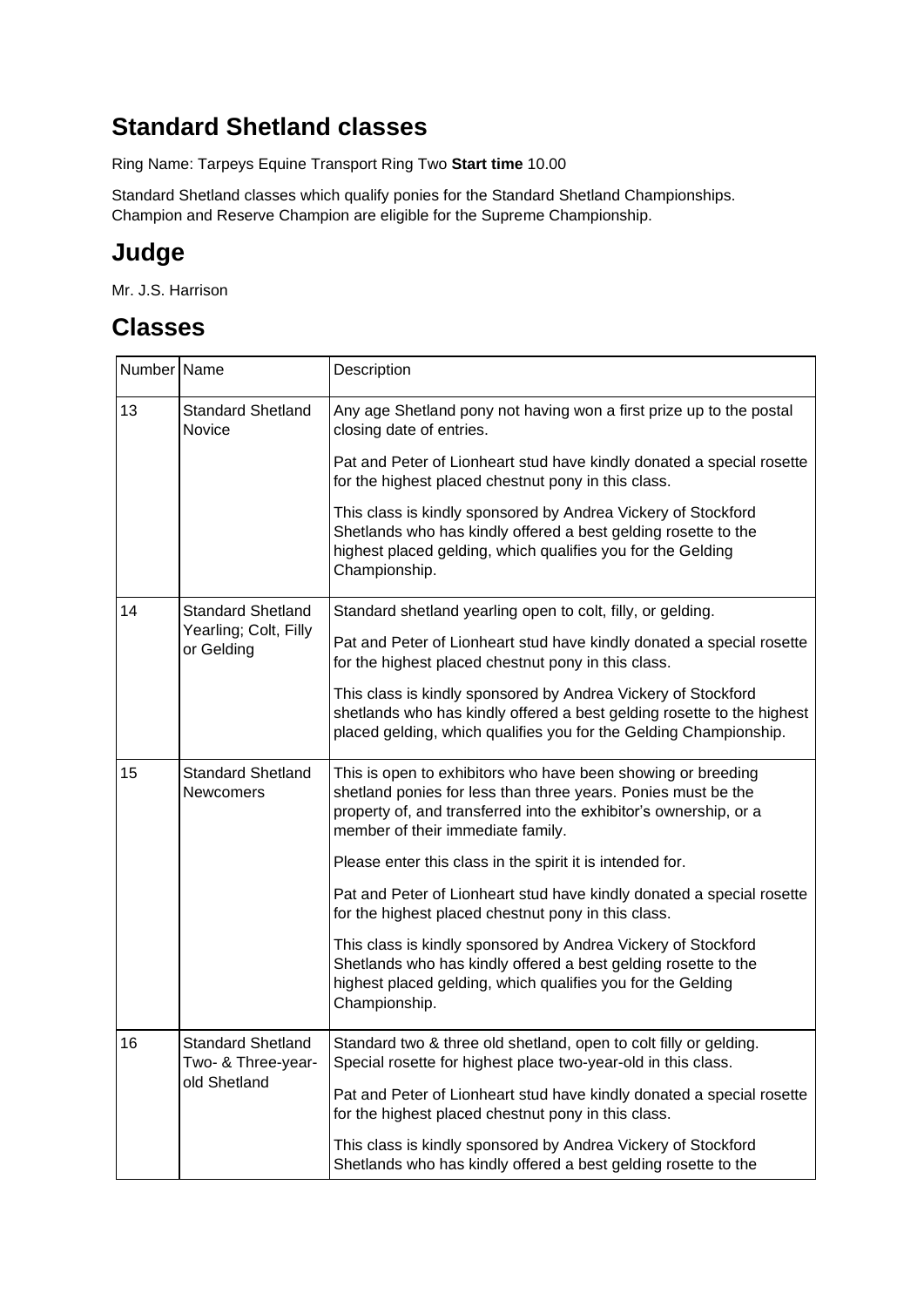|    |                                          | highest placed gelding, which qualifies you for the Gelding<br>Championship.                                                                                                                                    |
|----|------------------------------------------|-----------------------------------------------------------------------------------------------------------------------------------------------------------------------------------------------------------------|
|    |                                          |                                                                                                                                                                                                                 |
| 17 | Intermediate<br><b>Standard Shetland</b> | Standard shetland male/female four to six years of age.<br>Pat and Peter of Lionheart stud have kindly donated a special rosette<br>for the highest placed chestnut pony in this class.                         |
|    |                                          | This class is kindly sponsored by Andrea Vickery of Stockford<br>Shetlands who has kindly offered a best gelding rosette to the<br>highest placed gelding, which qualifies you for the Gelding<br>Championship. |
| 18 | <b>Standard Shetland</b><br>Gelding      | Standard shetland gelding, four years and over.<br>Pat and Peter of Lionheart stud have kindly donated a special rosette<br>for the highest placed chestnut pony in this class.                                 |
|    |                                          | This class is kindly sponsored by Andrea Vickery of Stockford<br>Shetlands who has kindly offered a best gelding rosette to the<br>highest placed gelding, which qualifies you for the Gelding<br>Championship. |
| 19 | <b>Standard Shetland</b><br>Mare         | Standard Shetland Mare, four years and over.<br>Pat and Peter of Lionheart stud have kindly donated a special rosette<br>for the highest placed chestnut pony in this class.                                    |
|    |                                          | Buxted Stud has kindly sponsored the Standard Mare class                                                                                                                                                        |
| 20 | <b>Standard Shetland</b><br>Stallion     | Standard shetland stallion four years and over.                                                                                                                                                                 |
|    |                                          | Pat and Peter of Lionheart stud have kindly donated a special rosette<br>for the highest placed chestnut pony in this class.                                                                                    |
|    |                                          | Tracey Basta has kindly presented a stallion bridle disc for the winner<br>of this class. For more information, please visit her website.<br>www.equinebridlediscs.co.uk                                        |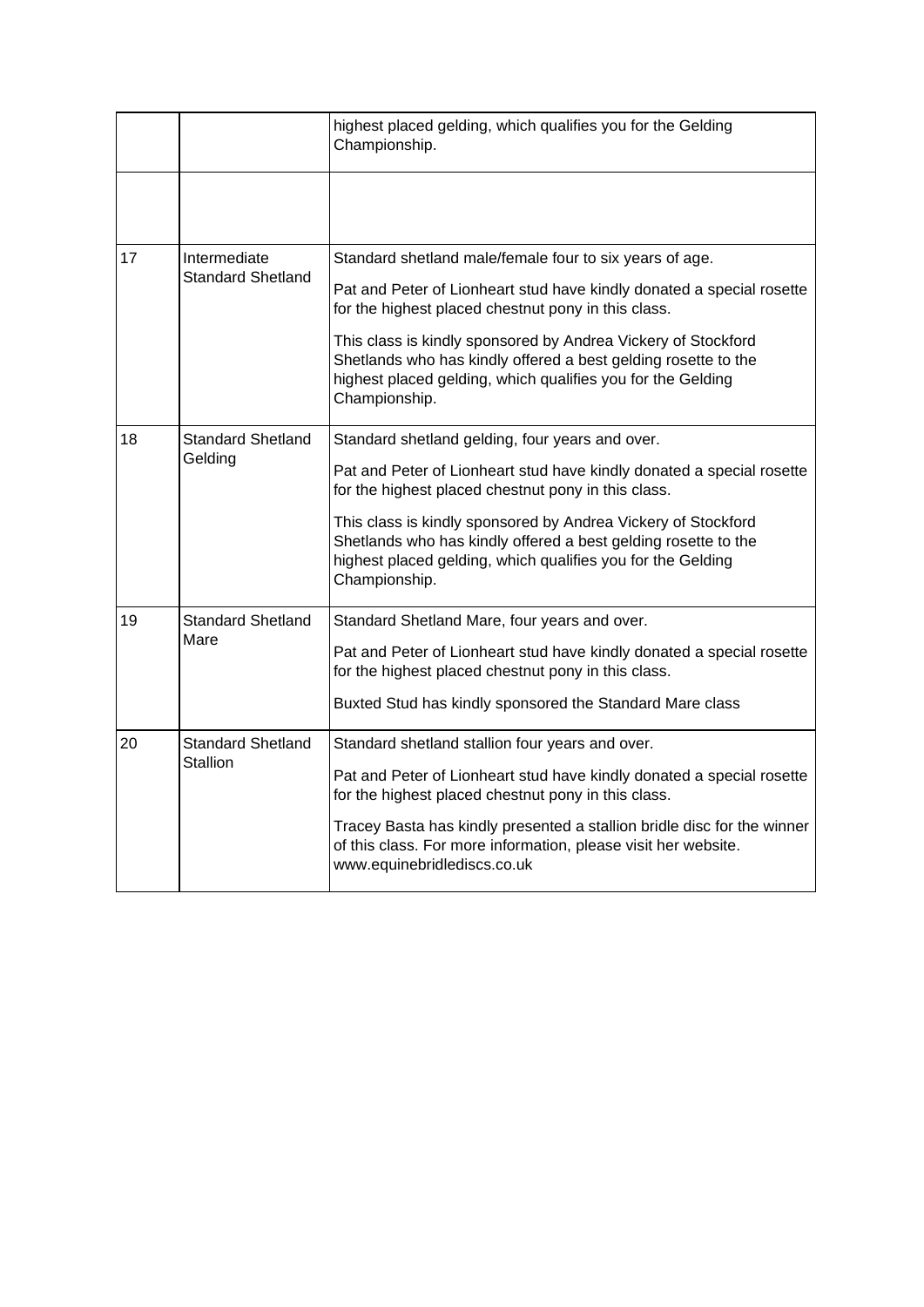# **Young Handlers' classes**

Ring Name: Tarpeys Equine Transport Ring

Classes for young handles which qualifies them for the young handlers Championship

# **Judge**

Mr. J.S. Harrison

# **Classes**

| Number Name |                                     | Description                                                                                                                                                                                    |
|-------------|-------------------------------------|------------------------------------------------------------------------------------------------------------------------------------------------------------------------------------------------|
| 21          | Young Handler 4 to<br>10 years old  | Open to children 4 to 10 years old. Rosettes to all children.<br>Mrs. Daphne Pickett of Champlers stud, would kindly like to gift a<br>rosette to the best child handler five years and under. |
| 22          | Young Handler 11 to<br>17 years old | Open to children 11 to 17 years<br>Rosettes to all children. Puxton Ponies has kindly sponsored the<br>Young Handlers class                                                                    |

# **The Shetland Performance Show Ridden Shetland classes**

Ring Name: Tarpeys Equine Transport Ring

Ridden shetland classes see rules 9-13 Champion and Reserve Champion are eligible for the Supreme Championship.

# **Judges**

Mr. J.S. Harrison

Miss Danielle Dixon

| Number   Name |                          | Description                                                                                               |
|---------------|--------------------------|-----------------------------------------------------------------------------------------------------------|
| 23            | Lead Rein<br>Shetland    | Open to mares, geldings 4 years & over, riders 9 years & under - see<br>rules 9 to 13                     |
| 24            | First Ridden<br>Shetland | Open to mares and geldings 4 years & over, riders 12 years & under -<br>see rules 9 to 13                 |
| 25            | Open Ridden<br>Shetland  | Open to stallions, mares & geldings, riders may be asked to canter<br>around together - see rules 9 to 13 |